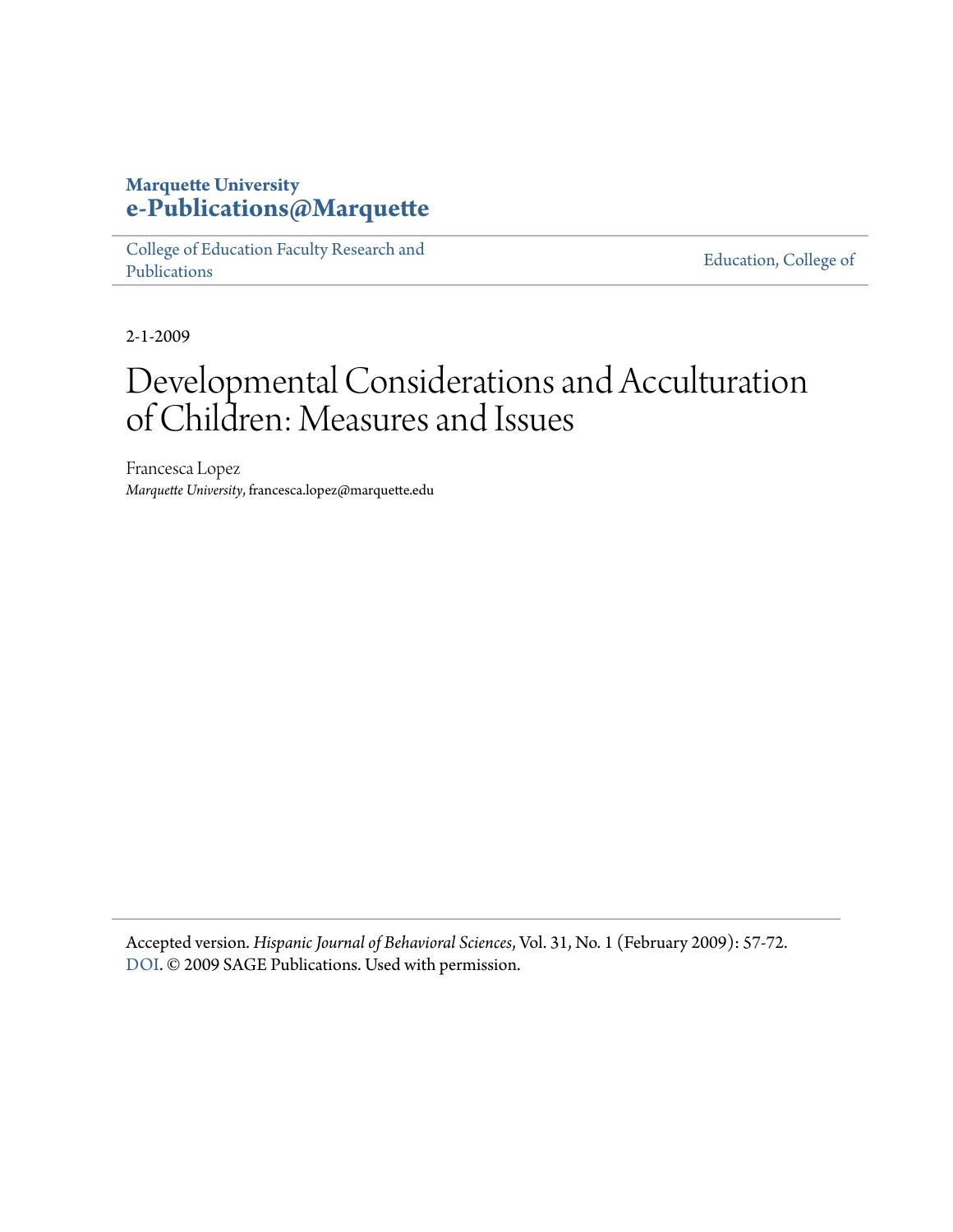# Developmental Considerations and Acculturation of Children: Measures and Issues

# Francesca A. López *Department of Educational Policy and Leadership Marquette University Milwaukee, WI*

**Abstract**: This article presents the secondary validation of the Brief Acculturation Rating Scale for Mexican Americans-II (Brief ARSMA-II) for use with children—carried out using two samples of Mexican-descent children (ages =  $9-11$ ) from two states (N = 295). The Brief ARSMA-II was originally normed on adolescents and adults but has been validated and used with children. Ethnic identity development perspectives suggest that the interpretation of scores derived from acculturation measures normed on adolescents and adults may not extend accurately to children. Convergent validity and differential discrimination between groups were examined using scores on the Brief ARSMA-II; scores on an acculturation measure designed for the present study, the Things About Me (TAM); and traditional proxy measures of acculturation. Results from this study do not support the use of the Brief ARSMA-II with children. The importance of considering contextual effects in the interpretation of scores of children's acculturation experience is discussed.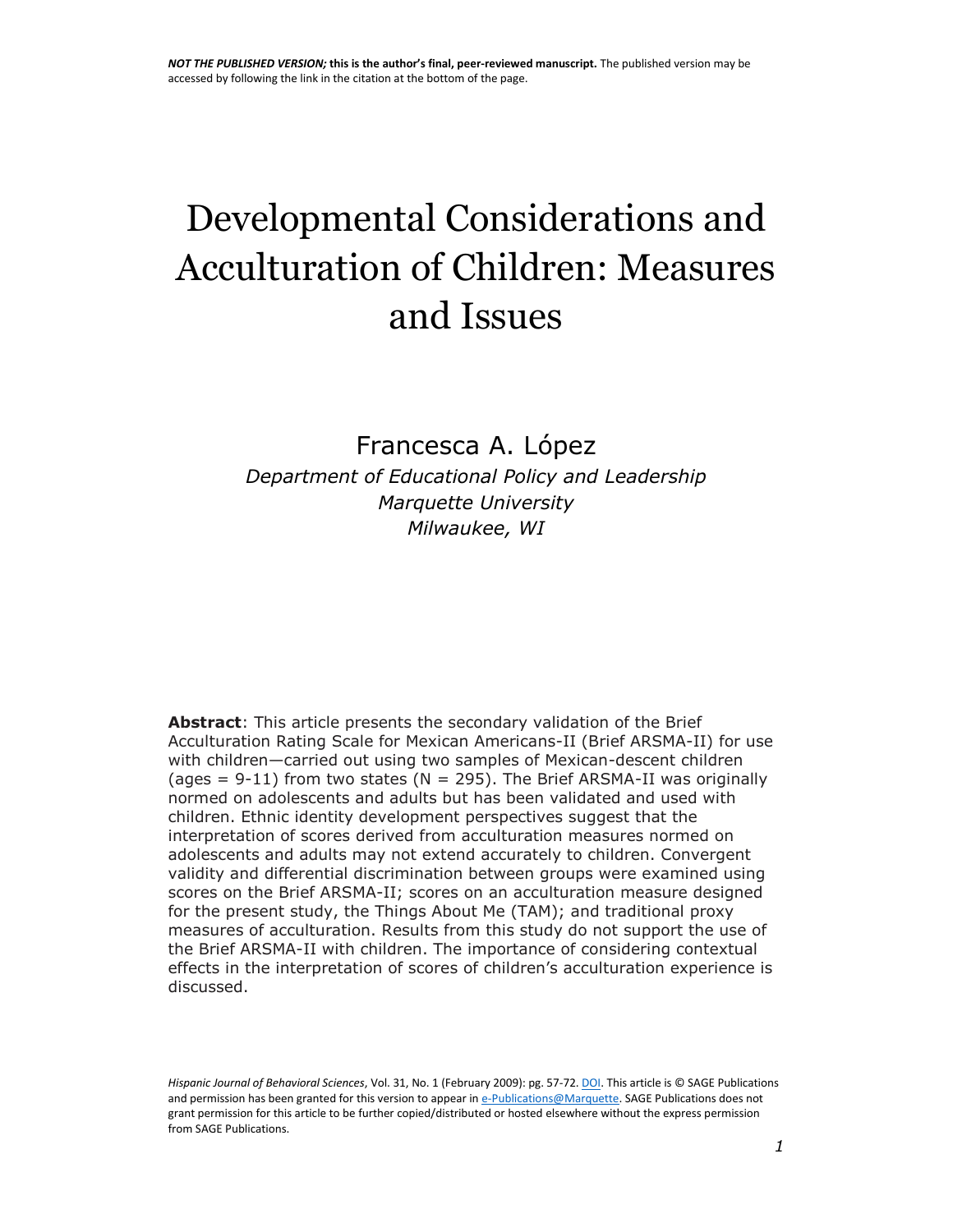Acculturation models have evolved from early melting-pot perspectives, to the examination of cultural changes that occur in one or both groups that come into contact (Redfield, Linton, & Herskovits, 1936), to more recent incorporations of the psychological perspectives involved (Berry, 1980; Padilla & Perez, 2003; Teske & Nelson, 1974; Tropp, Erkut, Coll, Alarcon, & Vazquez Garcia, 1999). Researchers interested in exploring the disadvantages faced by minority populations often use acculturation models to understand further the dynamics between dominant and minority cultures (Born, 1970; Padilla, 1980; Williams & Berry, 1991). One of the measures used often to measure acculturation, as well as develop similar instruments to measure acculturation, is the Acculturation Rating Scale for Mexican Americans (ARSMA; Cuéllar, Harris, & Jasso, 1980). Cuéllar, Arnold, and Maldonado (1995) later modified the ARSMA to measure Mexican and Anglo-cultural orientation separately, and to result in four modes of acculturation: traditional, low biculturals, high biculturals, and assimilated (Acculturation Rating Scale for Mexican Americans II [ARSMA-II]). The ARSMA and ARSMA-II instruments were normed on adolescent and adult samples and included items designed to assess language preferences, ethnic identity, cultural heritage, and ethnic interaction (Cuéllar et al., 1995). More recently, Cuéllar (2004) developed an abbreviated instrument based on the ARSMA-II (Brief Acculturation Rating Scale for Mexican Americans-II [Brief ARSMA-II]) that maintains the acculturation construct while providing the researcher with brevity (Bauman, 2005). Cuéllar found that the language-based and peer-based items in the Brief ARSMA-II served as proxy measures for the excluded ethnic identity and cultural heritage factors among young adults, making their inclusion redundant and time consuming. The application of these three measures in the examination of physiological health (e.g., Campos, Dunkel Schetter, Walsh, & Schenker, 2007), mental health (e.g., Gamst et al., 2002), and academic achievement (e.g., Hurtado-Ortiz & Gauvain, 2007) has contributed to the understanding of the dynamic processes that can often result in deleterious effects among adolescent and adult Latinos.

### **Purpose of the Study**

To extend the understanding of the impact of acculturation, researchers have attempted to develop and validate acculturation measures for children (Bauman, 2005; Martinez, Norman, & Delaney,

*Hispanic Journal of Behavioral Sciences*, Vol. 31, No. 1 (February 2009): pg. 57-72[. DOI.](http://dx.doi.org/10.1177/0739986308327958) This article is © SAGE Publications and permission has been granted for this version to appear i[n e-Publications@Marquette.](http://epublications.marquette.edu/) SAGE Publications does not grant permission for this article to be further copied/distributed or hosted elsewhere without the express permission from SAGE Publications.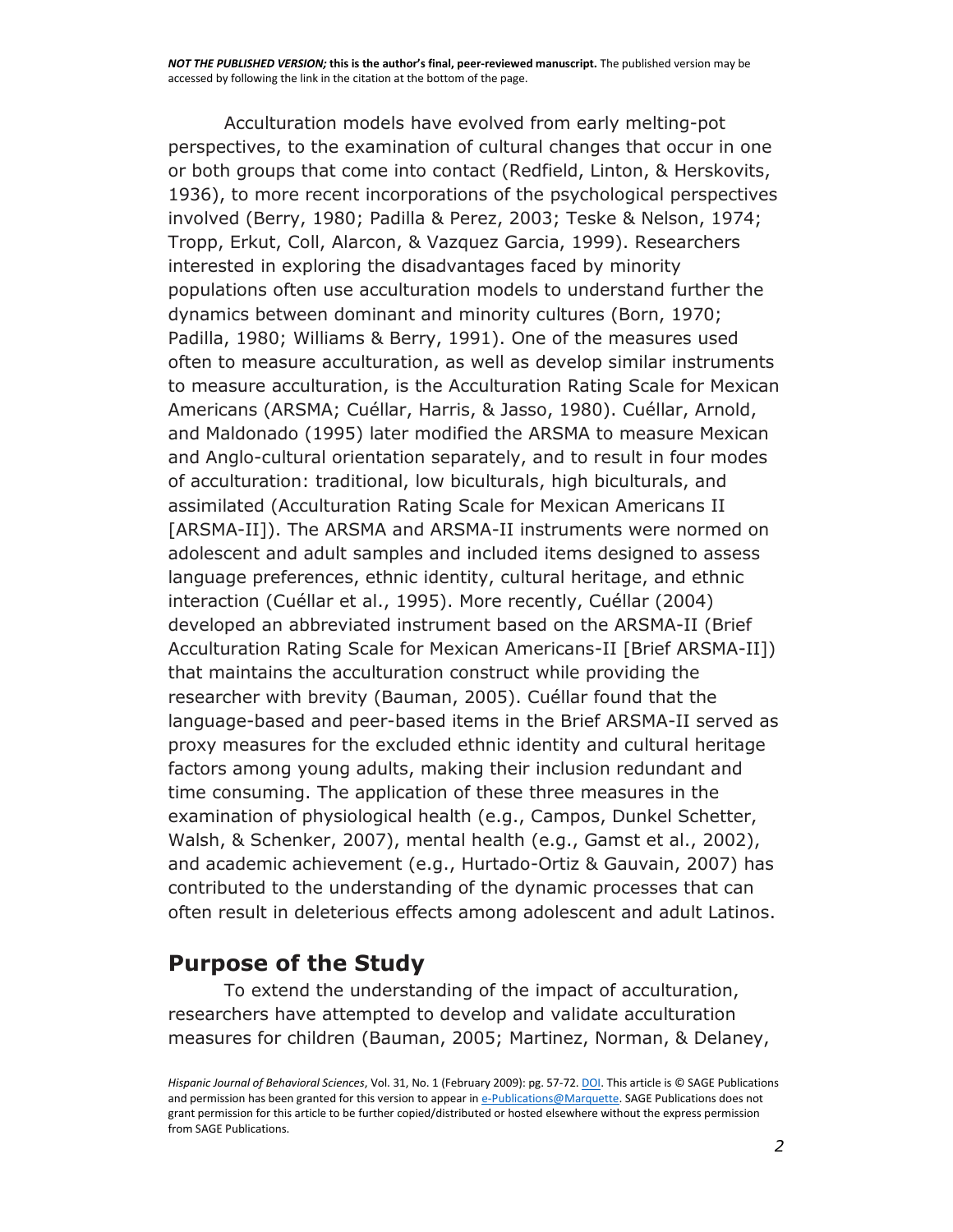1984). As useful as it may be to apply the acculturative trajectory to children, Phinney's (1992) ethnic identity development perspectives suggested that the interpretation of scores derived from acculturation measures used with adolescents may not be applicable to children. To determine whether acculturation measures reflect the same construct among children as among adolescents and adults, I examined the evidence of convergent validity and differential discrimination between groups using scores on the Brief ARSMA-II and scores on an acculturation measure developed for the present study designed to assess a child's cultural preferences, the Things About Me (TAM). I also examined whether the relationship between traditional proxy measures of acculturation and scores from each of the two acculturation measures used in the present study were robust across different samples of children of Mexican descent. Finally, I determined whether traditional proxy measures of acculturation are indeed accurate proxies of acculturation.

# **Developmental Perspectives**

Acculturation and ethnic identity are constructs that have been treated as orthogonal in some studies and interchangeable in others. Perhaps most accurately, acculturation and ethnic identity development can be described as interrelated (Cuéllar, Nyberg, Maldonado, & Roberts, 1997) and occurring simultaneously during adolescence (Phinney, 1992; Spencer & Markstrom-Adams, 1990). Because ethnic identity is treated as an essential component of acculturation in the various versions of the ARSMA (Cuéllar et al., 1995), ethnic identity development considerations must be applied in the interpretation of scores derived from all three instruments. Like most acculturation measures, the ARSMA, ARSMA-II, and Brief ARSMA-II rely on the self-reporting of preferences regarding cultural behaviors and, as such, function on the assumption that respondents have a preference that has resulted from the internalization and discernment of influences. For children, the limitations of assessing level of acculturation include developmental factors (e.g., the trajectory of identity development) and the dependence on selfreported preferences that may not be autonomous. Namely, although children may explore precursors to ethnic identity during middle childhood, they do not develop ethnic identity until late adolescence (Aboud & Doyle, 1993; Phinney, 1992). Thus, one of the obstacles in

*Hispanic Journal of Behavioral Sciences*, Vol. 31, No. 1 (February 2009): pg. 57-72[. DOI.](http://dx.doi.org/10.1177/0739986308327958) This article is © SAGE Publications and permission has been granted for this version to appear i[n e-Publications@Marquette.](http://epublications.marquette.edu/) SAGE Publications does not grant permission for this article to be further copied/distributed or hosted elsewhere without the express permission from SAGE Publications.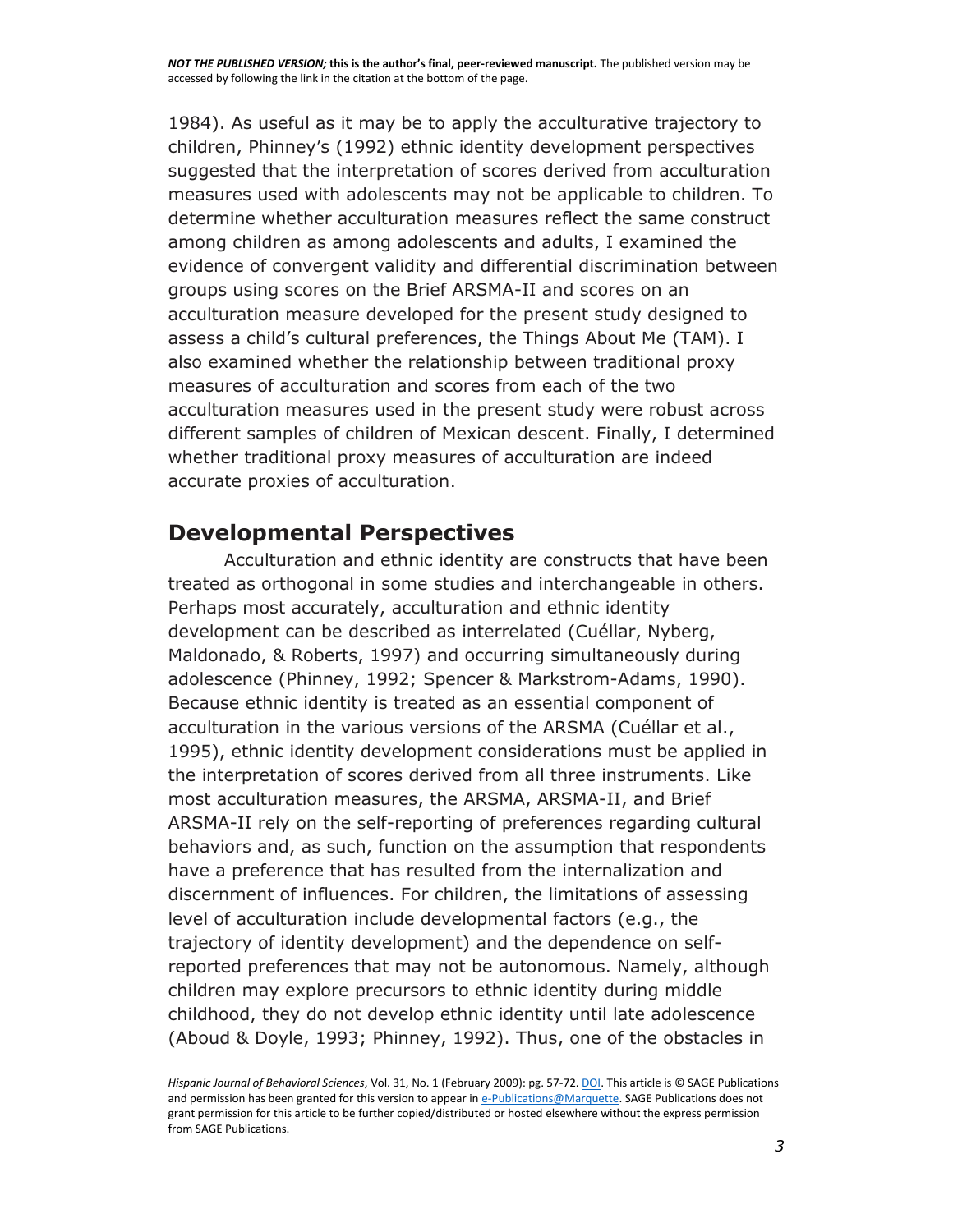attempting to measure acculturation among children lies in the ways in which scores are interpreted and used (i.e., validity).

Phinney (1989, 1992) delineated the ways in which ethnic identity development changes across the developmental spectrum from adolescence to adulthood. Attributing her theoretical framework to the work of Erikson (1968) and Marcia (1980), Phinney explained that ethnic identity is rooted in the examination and challenge of attitudes (i.e., a developmental crisis). It begins with a period in which children give ethnicity little, if any, conscious thought and progresses to an exploration of the ways in which their ethnic group differs from others. During the final stage of ethnic identity development, individuals who successfully resolve their preceding challenges come to terms with who they are in terms of ethnicity.

# **Traditional Proxy Measures of Acculturation for Validation**

Some researchers use language and cultural behaviors to derive level of acculturation (Cuéllar et al., 1980; Cuéllar et al., 1995). Other researchers assert that level of acculturation is contingent on the amount of exposure to the dominant culture, and thus refer to generational status or place of birth as proxy measures of acculturation (Ryder, Alden, & Paulhus, 2000). Although measures of acculturation have traditionally used these and other proxy measures in validation procedures, some assert that this practice may be problematic. Measures that reflect behavioral components of acculturation (e.g., language) tend to exclude affective components that are an integral part of an individual's acculturation process (Tropp et al., 1999). Moreover, Tropp et al. (1999) asserted that the amount of exposure to the dominant culture one has had is quite distinct from the sense of belonging one may have toward the dominant culture. It has been argued that proxy measures do not measure acculturation, but exposure to cultural behaviors, and that reliance on proxy measures can create validity issues (Matsudaira, 2006). Some, consequently, have recommended that acculturation measures move away from proxy measures given the limitations of relying on isolated dimensions that are only fragments of an individual's acculturation experience (Cabassa, 2003; Matsudaira, 2006).

When acculturation instruments developed for children rely on proxy measures that are imposed (e.g., language acquisition

*Hispanic Journal of Behavioral Sciences*, Vol. 31, No. 1 (February 2009): pg. 57-72[. DOI.](http://dx.doi.org/10.1177/0739986308327958) This article is © SAGE Publications and permission has been granted for this version to appear i[n e-Publications@Marquette.](http://epublications.marquette.edu/) SAGE Publications does not grant permission for this article to be further copied/distributed or hosted elsewhere without the express permission from SAGE Publications.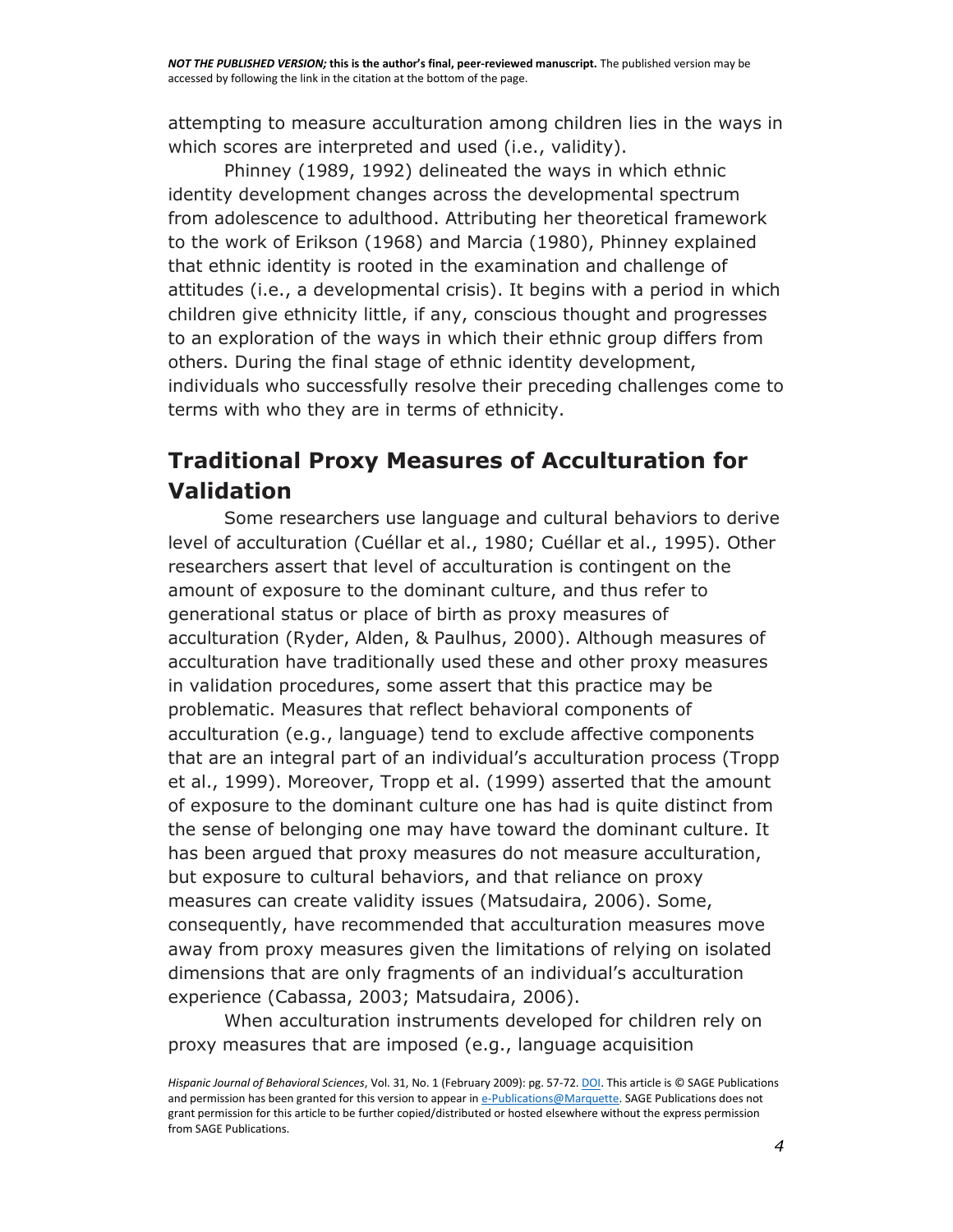methods), resulting scores may not portray accurately an individual's level of acculturation. In the case of children who are English language learners (ELLs) receiving disparate methods of language acquisition (e.g., immersion or bilingual education), the use of acculturation measures may reflect the language used in instruction rather than the child's affective preference. Hence, those who interpret scores from acculturation measures that are designed to assess acculturation should consider internal validity threats that may provide competing hypotheses for the resulting scores.

An underlying assumption of the Brief ARSMA-II is that language provides an accurate proxy for acculturation. Language may not be a behavioral preference inherent among language minority children but one that is influenced by the language acquisition policies of their respective states. The TAM instrument was designed to measure personal cultural choices that more closely align with internalized preferences common among children, but those were absent from the Brief ARSMA-II. Although there are many different acculturation measures, there should be a concordance between scores on acculturation measures if they both indeed assess a child's acculturation. In the first validation procedure, I explored the convergent validity of the Brief ARSMA-II with TAM among Mexicandescent children in middle childhood (i.e., ages 9-11). Convergent validity between the Brief ARSMA-II and TAM would provide evidence in favor of the Brief ARSMA-II for use as acculturation measure that portrays children's developmentally appropriate preferences despite its focus on linguistic and social preferences. In addition, both instruments should discriminate acculturation levels to a corresponding degree and result in similar classification scores among participants on both instruments.

Proxy measures have traditionally correlated highly with acculturation scores when used with adults and adolescents (e.g., Unger et al., 2002). Construct validation for measures of acculturation among children have used socioeconomic status (SES) and bilingualism (Martinez et al., 1984) and language and geographic proximity (Bauman, 2005). In the second validation procedure, I correlated traditional proxy measures (generational status, place of birth, length of time living in the United States) with resulting acculturation scores on the Brief ARSMA-II and TAM for each group to evaluate further the construct validity of the acculturation measures

*Hispanic Journal of Behavioral Sciences*, Vol. 31, No. 1 (February 2009): pg. 57-72[. DOI.](http://dx.doi.org/10.1177/0739986308327958) This article is © SAGE Publications and permission has been granted for this version to appear i[n e-Publications@Marquette.](http://epublications.marquette.edu/) SAGE Publications does not grant permission for this article to be further copied/distributed or hosted elsewhere without the express permission from SAGE Publications.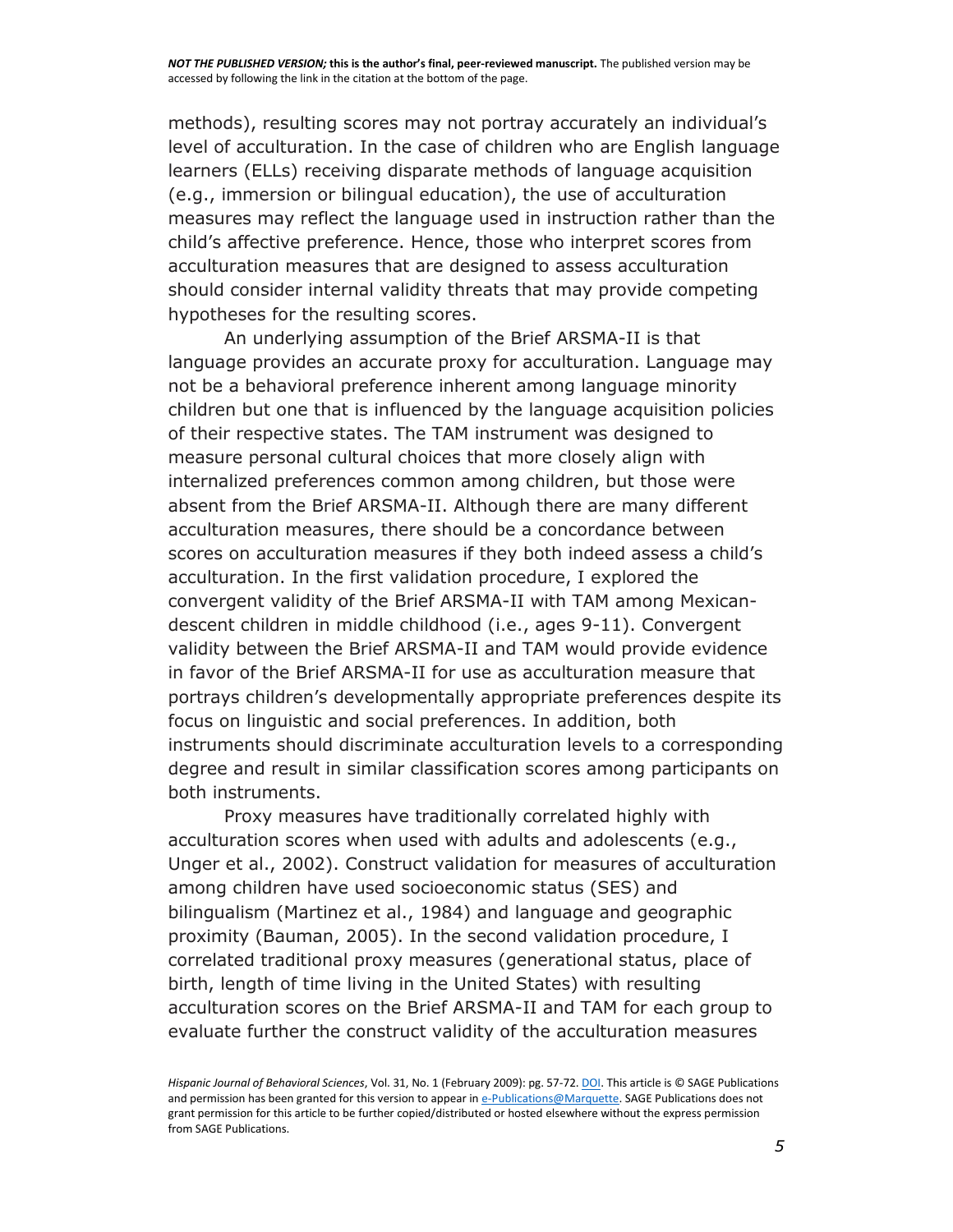when used with children. Acculturation measures should be robust in terms of generalizability within the populations for which the measures were designed. In the present study, the correspondence between the acculturation measures and proxy measures should be similar between the two samples. In addition, to explore the utility of proxy measures, I explored the contribution made by each proxy measure in the relationship between proxy measures and Brief ARSMA-II scores.

# **Method**

# *Participants*

Although some researchers have used divergent validation with minority group and majority group samples to determine whether acculturation measures accurately discriminate between groups, there are potential internal validity threats (i.e., selection) in that practice. Acculturation instruments are designed to determine a minority's level of acculturation; construct validation and evidence of discrimination among groups should be carried out with a sample reflective of those for whom the instrument was created. To evaluate whether acculturation measures are appropriate for use with children, I selected two samples of demographically homogenous Mexicandescent children aged 9 to 11, who were in disparate contextual situations. One sample was located in El Paso, Texas, which borders Mexico, and the second sample was located in Tucson, Arizona, which is 64 miles from the Mexico border. Texas mandates bilingual education for ELLs; Arizona mandates structured English immersion (SEI). A total of 37 teachers and 730 Mexican-descent ELL children and their parents were recruited to participate. Teachers, parents or legal guardians, and children gave voluntary, informed consent. In Texas, 45% (*n* = 166) of the recruited children participated, and 36% (*n* = 129) of the recruited children in Arizona participated. Overall, 54% of the participants were female. In addition, 71% (*n* = 135) of the recruited parents in Texas participated, and 32% (*n* = 59) of the recruited parents in Arizona participated. In the Texas school district, 91.2% of the student population was Hispanic, 24.4% were ELLs, and 79.2% were economically disadvantaged (using eligibility in the free/reduced lunch program as the criteria). In the Arizona school district, 87.7% of the student population was Hispanic, 20.5% were ELLs, and 77.1% were economically disadvantaged.

*Hispanic Journal of Behavioral Sciences*, Vol. 31, No. 1 (February 2009): pg. 57-72[. DOI.](http://dx.doi.org/10.1177/0739986308327958) This article is © SAGE Publications and permission has been granted for this version to appear i[n e-Publications@Marquette.](http://epublications.marquette.edu/) SAGE Publications does not grant permission for this article to be further copied/distributed or hosted elsewhere without the express permission from SAGE Publications.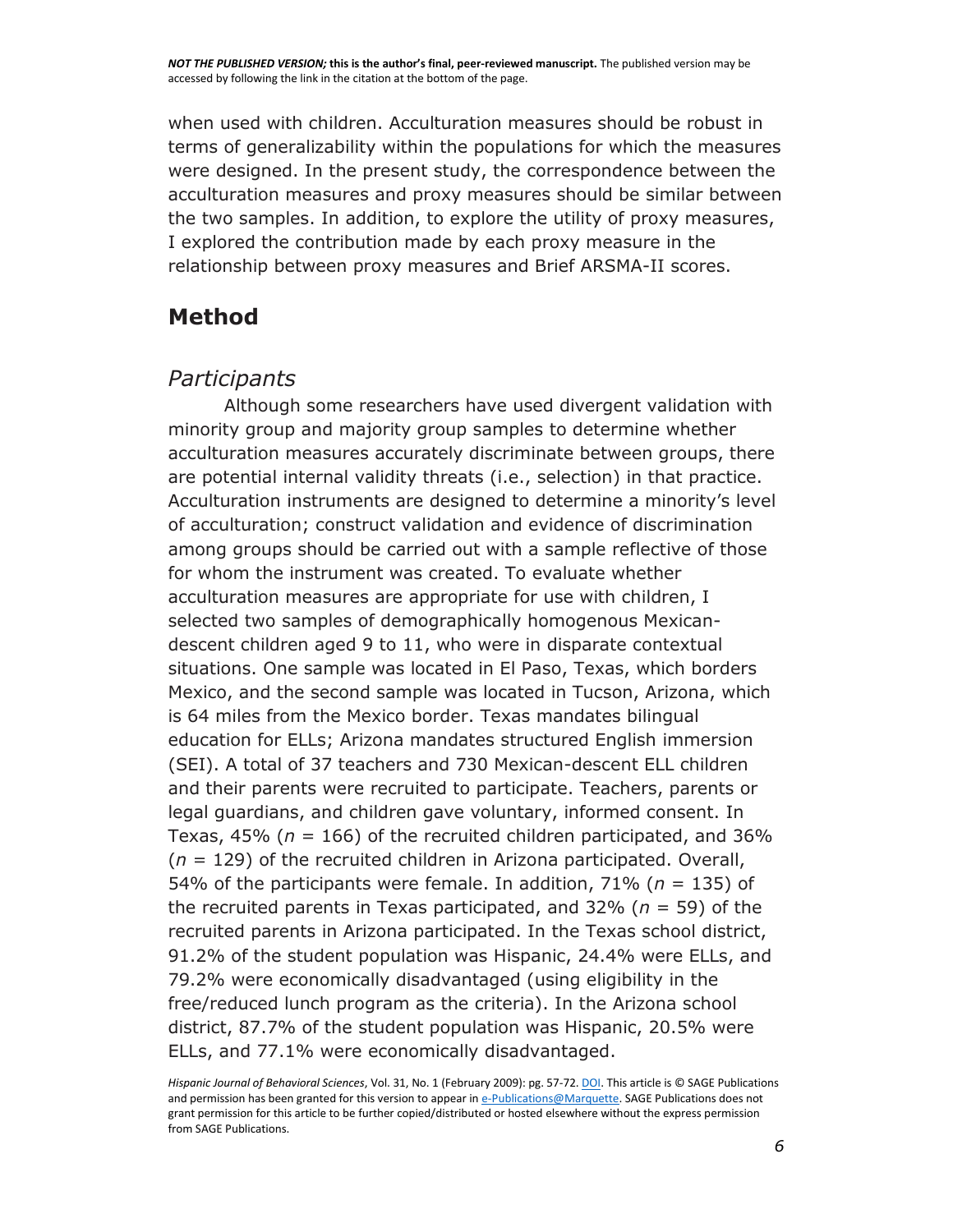### *Measures*

#### *Demographic information*

Parents and guardians completed a questionnaire created in both Spanish and English for the study. Most respondents answered that they were the child's biological mother (Texas, 91%; Arizona, 94%). In Texas, 89% of the parents reported their place of birth as Mexico; in Arizona, 70% of the parents reported the same. In Texas, 71.2% of the respondents reported that their child was born in the United States; in Arizona, 71.3% reported the same. In Texas, 99% of the respondents reported that Spanish was the primary language spoken at home whereas 77% of the respondents in Arizona reported the same. In Texas, parents reported having lived in the United States for a median of 12 years; in Arizona, parents reported having lived in the United States for a median of 13 years.

### *Brief ARSMA-II*

Twelve items written in both Spanish and English comprise the Brief ARSMA-II (Cuéllar, 2004), with six items from the Anglo-Oriented Scale (AOS) and six items from the Mexican-Oriented Scale (MOS). Items are scored from 1 (*not at all*) to 5 (*almost always/extremely often*); the authors provide three scoring algorithms. For the present study, I selected the orthogonal method of scoring wherein individual children's MOS raw score means were subtracted from their respective AOS raw score means, resulting in a total acculturation score. Resulting scores were then classified according to the acculturation rubric provided by Cuéllar et al. (1995). For the present study, the overall stratified alpha coefficient was .73, for the Texas sample it was .74, and for the Arizona sample .75. Table 1 illustrates descriptive statistics for the present study.

#### *TAM*

The TAM is an instrument developed for the present study to assess children's perspectives of cultural artifacts (language and food) that are absent from the Brief ARSMA-II. Given that socially desirable response bias is associated with self-report measures (e.g., Zerbe & Paulhus, 1987) and questions about personally or socially sensitive topics (e.g., Fisher, 1993), and that younger respondents are more likely to give socially desirable responses than older respondents (e.g.,

*Hispanic Journal of Behavioral Sciences*, Vol. 31, No. 1 (February 2009): pg. 57-72[. DOI.](http://dx.doi.org/10.1177/0739986308327958) This article is © SAGE Publications and permission has been granted for this version to appear i[n e-Publications@Marquette.](http://epublications.marquette.edu/) SAGE Publications does not grant permission for this article to be further copied/distributed or hosted elsewhere without the express permission from SAGE Publications.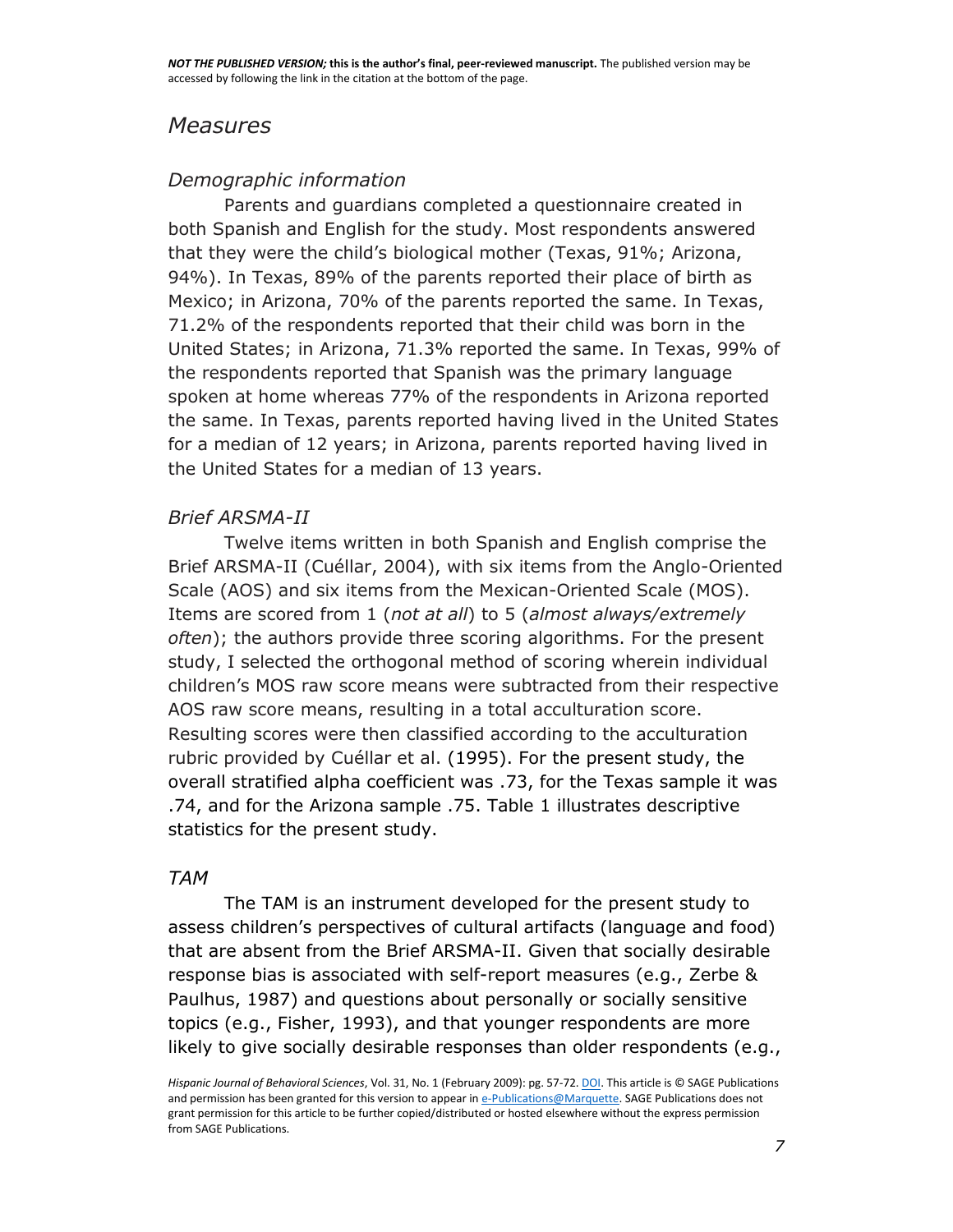Park & Lessig, 1977), the TAM eliminated potential priming included in the Brief ARSMA-II (i.e., affiliations toward Anglo or Mexican American) and elicits salient personal preferences (Fisher, 1993) via constructed responses (Kalton & Schuman, 1982). One item asks children about their music preferences and prompts them to report up to five of their favorite music artists. The item responses were coded according to music genre ( $0 =$  other,  $1 =$  American,  $2 =$  Latin), which were verified by genre labels specified by recording companies. The other two acculturation items ask children about their preferences in food and snacks. The item responses were coded using school menus to eliminate food choices that may be related to the foods served at school rather than personal choices related to culture  $(0 =$  food served at school); the remaining responses were coded either 1 (American), 2 (Mexican), or 0 (neutral foods that cannot be determined to be either Mexican or American).

To determine the reliability of the scoring for children's constructed responses, the principal investigator and two graduate students in a doctorate-level educational psychology program coded a total of 25% of child responses for each item. After the principal investigator explained the rules for scoring, scorers coded one measure independently. Coders discussed discrepancies in codes and continued to code independently five sample items until attaining exact agreement. Scorers then independently coded 25% (*n* = 37) of the child responses to assess interscorer reliability with the principal investigator. This resulted in 98.0% and 96.9% exact agreement between the principal investigator and each coder.

Individual TAM item scores were the means of the five possible responses for each of the three acculturation items. For ELLs in Arizona, the snacks item resulted in  $M = 0.71$ ,  $SD = .53$ ; food,  $M =$ 0.14, *SD* = .41; and music, *M* = 1.24, *SD* = .34. For ELLs in Texas, the snacks item resulted in *M* = 0.59, *SD* = .61; food, *M* = 0.23, *SD* = .40; and music, *M* = 1.5, *SD* = .40. Composite TAM scores were calculated by taking a grand mean of the three individual acculturation item means. Composite TAM scores resulted in *M* = 0.70*, SD* = .28 for ELLs in Arizona and  $M = 0.80$ ,  $SD = .28$  for ELLs in Texas.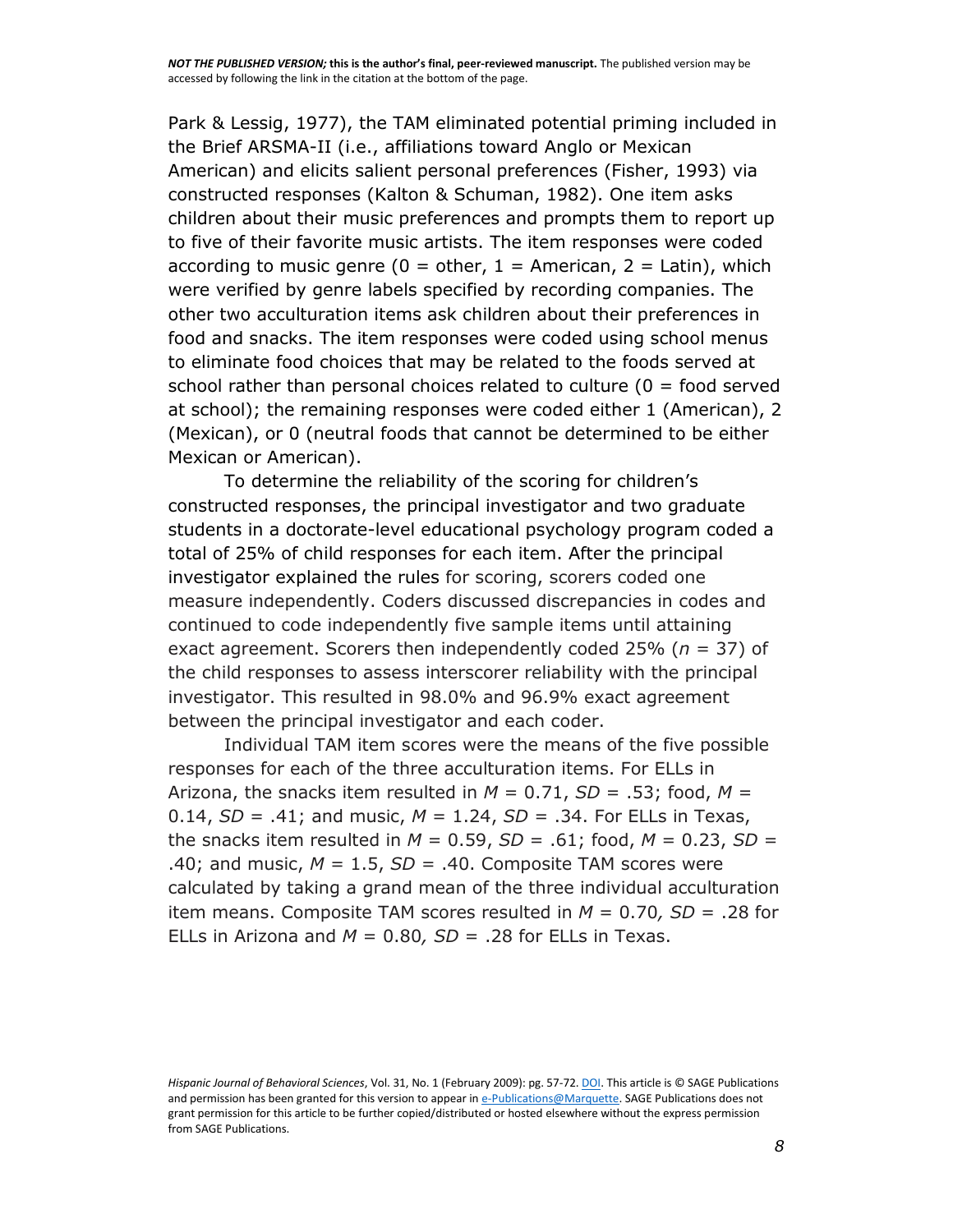### *Procedure*

The school districts' institutional review boards granted permission to conduct the study. I contacted all elementary school principals (*N* = 38) in the school districts via telephone, e-mail, and regular mail to request their permission to recruit teachers, parents, and children in their schools for the study. Initially, 11 principals in the Texas school district and 6 principals in the Arizona school district agreed to participate; however, one principal in each school district reconsidered and decided not to participate in the study.

Parents who agreed to participate completed the rating scale and demographic questionnaires at home and returned the instrument and questionnaire with their child to school. I administered child and parent instruments and questionnaires in both English and Spanish. I read directions to the children and answered questions before children began to fill out the instruments. Teachers and children completed the instruments during regularly scheduled classes.

# *Statistical Analyses*

The first step in the validation was to determine the level of discrimination between groups using scores on the Brief ARSMA-II and the TAM. I conducted a *z* test for proportions to examine whether there were differences in the proportion of ELLs in SEI and bilingual education meeting the criteria for assimilation. The directional *h* value was determined as the effect size measure. I also conducted a test to examine whether there are differences in the acculturation scores on the TAM between children in both samples, and determined the effect size using Cohen's *d*. To examine the discrimination of the Brief ARSMA-II and TAM, I transformed the effect size measures (*h* and *d*) to correlation coefficients and conducted a test of independent correlations to determine whether the correlations were different. Given that acculturation measures should correlate highly if they measure the same construct, the next step in the validation process was to correlate the acculturation scores on TAM with the scores on the Brief ARSMA-II.

To further support the construct validity of the Brief ARSMA-II, I correlated the length of time parents reported having been in the United States, child place of birth, and parent place of birth (i.e., generational status) with their cultural orientation according to the Brief ARSMA-II and TAM for each group. To determine whether the

*Hispanic Journal of Behavioral Sciences*, Vol. 31, No. 1 (February 2009): pg. 57-72[. DOI.](http://dx.doi.org/10.1177/0739986308327958) This article is © SAGE Publications and permission has been granted for this version to appear i[n e-Publications@Marquette.](http://epublications.marquette.edu/) SAGE Publications does not grant permission for this article to be further copied/distributed or hosted elsewhere without the express permission from SAGE Publications.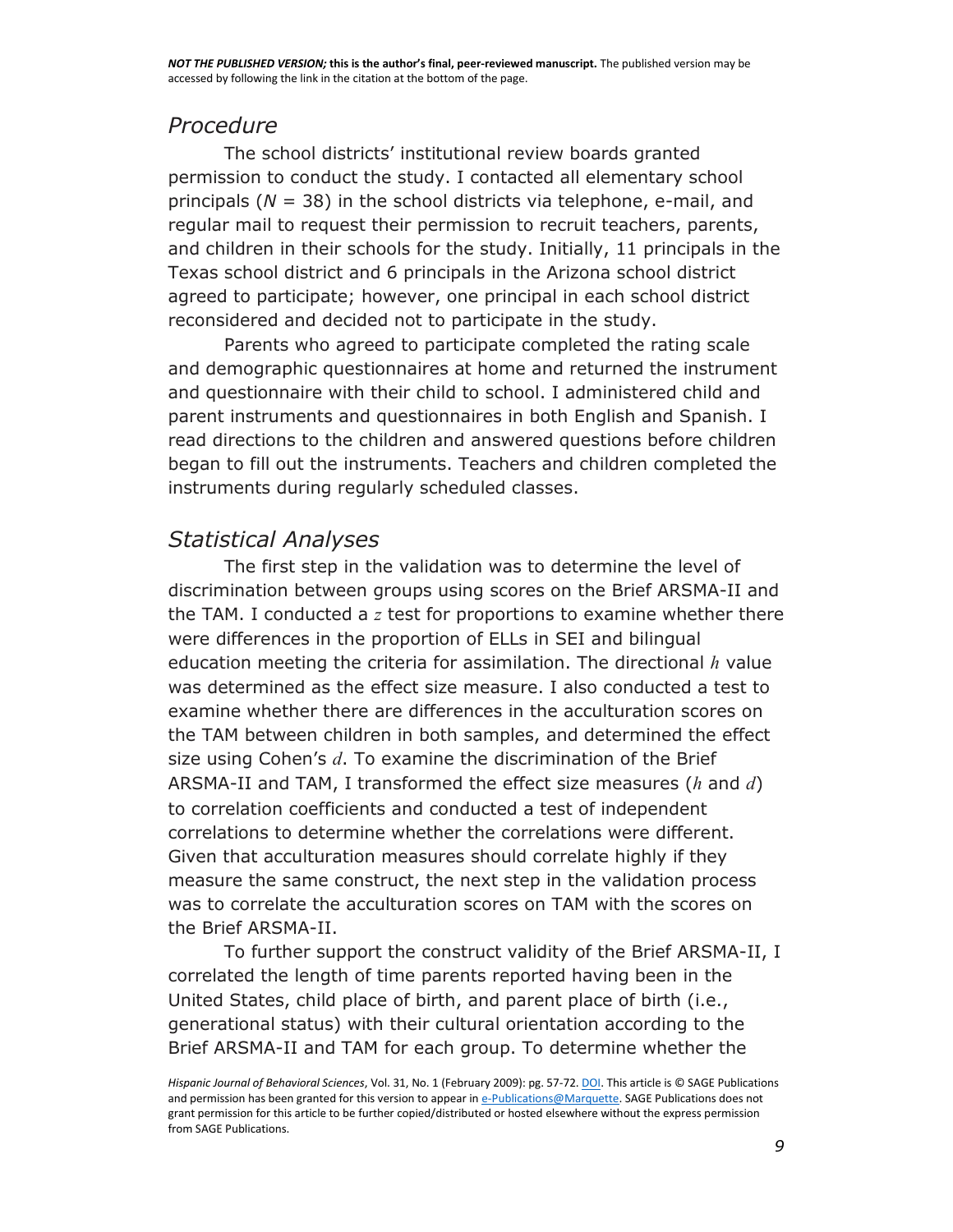acculturation measures are robust in terms of generalizability, I conducted a test of independent correlations to determine whether the correlations between the acculturation measures and proxy measures were different for the two groups.

To explore the contribution of various proxy measures on acculturation scores, I conducted a single multiple regression analysis with proxy measures (parent place of birth, child place of birth, length of time living in the United States, language spoken at home, and geographic location) as predictors of level of acculturation. Parent and child place of birth, language spoken at home, and geographic location were dummy coded (0, 1) to provide a baseline comparison. For the present study, place of birth variables are coded as 1 for Mexico, 0 for the United States; home language as 1 for Spanish, 0 for English; and geographical location coded as 1 for Texas and 0 for Arizona.

# **Results**

# *Convergent Validity and Differential Discrimination Between Groups*

More ELLs in SEI (39%;  $\Phi = 1.35$ ) met the criteria for assimilation based on Brief ARSMA-II scores than ELLs in bilingual education (9%;  $\Phi = .61$ ), resulting in an effect size measure of =.74. ELLs in bilingual education had higher scores on the TAM (*M* =.80, *SD*  =.28) than did children in SEI (*M* =.70*, SD* =.28), resulting in a medium standardized difference between the means  $(d = .34)$ . Although scores from both instruments resulted in more children classified as assimilated in Arizona, there was no support for accurate discrimination between groups when I examined whether there were differences in the discrimination rates of the two instruments. I converted the resulting effect size measures to correlation coefficients and conducted a test of the difference between two independent correlation coefficients resulting in a difference between coefficients (*z*  $= 1.67$ ,  $= .04$ ). It appears that the Brief ARSMA-II and TAM do not discriminate acculturation and assimilation concordantly, suggesting that they are assessing different constructs. Although it was known that the Brief ARSMA-II is a language-based measure and that the TAM was a cultural artifacts preference measure, acculturation theories support the notion that language-based measures should reflect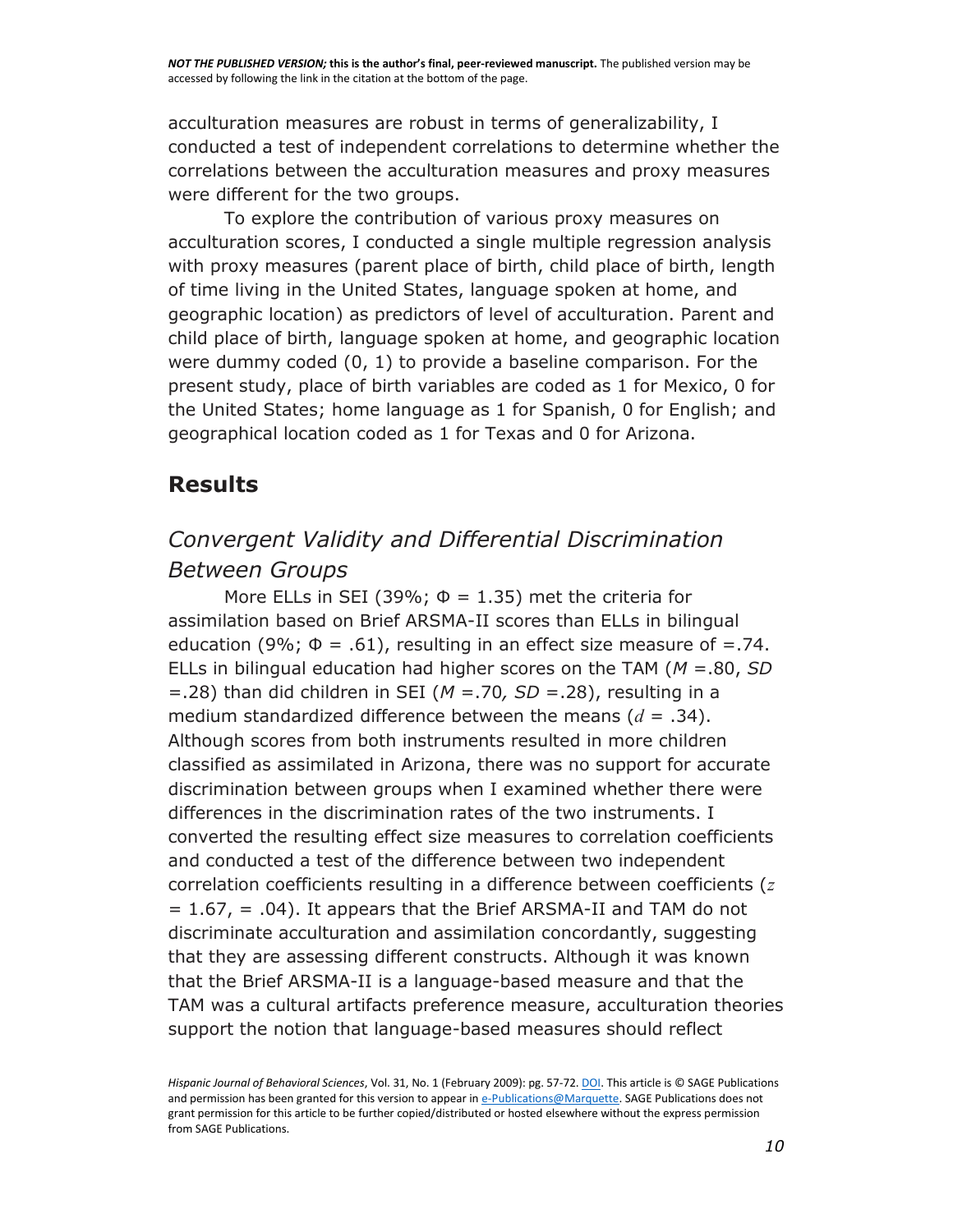cultural artifacts. In the present study, this argument does not appear to hold.

Although the scores for the acculturation subset of TAM were moderately correlated with Brief ARSMA-II scores (*r* = .24), there should have been a higher correspondence between scores on both measures given that both instruments were designed to measure acculturation. That is, the assumption of the Brief ARSMA-II was that excluding cultural preferences that were originally included in the ARSMA-II would not affect scores. Cuéllar (2004) had found that the language-based measure had served as an adequate proxy for the excluded factors, making their inclusion redundant. It is important to note that the norming sample for the ARSMA-II and Brief ARSMA-II were college-age individuals. Thus, the lack of convergent validity between the Brief ARSMA-II and TAM suggests that the Brief ARSMA-II may not portray children's developmentally appropriate preferences because of its focus on linguistic and social preferences.

### *Traditional Proxy Measures*

### *Brief ARSMA-II*

The correlations between the length of time parents reported having been in the United States and their child's cultural orientation according the Brief ARSMA-II were large for the Arizona sample (*r* = - .451) and moderate for the Texas sample  $(r = -0.242)$ . The results suggest that the longer parents reported having been in the United States, the more assimilated their children were on the Brief ARSMA-II. The correlations for children in Texas and Arizona were different from one another, resulting in a  $z = 2.02$ ,  $p = .02$ . That is, the correlations between length of time parents reported having been in the United States and their child's cultural orientation according to the Brief ARSMA-II was stronger for the Arizona sample than for the Texas sample. The correlations for child and parent place of birth with the Brief ARSMA-II were small for both the Texas sample (*r* = .008 and *r* = .109, respectively) and moderate for the Arizona sample (*r* = .233 and  $r = 0.299$ , respectively). A test of the difference between two independent correlation coefficients resulted in confirmation of different correlations with a  $z = 1.93$ ,  $p = .03$  for children and a  $z =$ 1.68,  $p = 0.05$  for parents. Once again, the correlations between the

*Hispanic Journal of Behavioral Sciences*, Vol. 31, No. 1 (February 2009): pg. 57-72[. DOI.](http://dx.doi.org/10.1177/0739986308327958) This article is © SAGE Publications and permission has been granted for this version to appear i[n e-Publications@Marquette.](http://epublications.marquette.edu/) SAGE Publications does not grant permission for this article to be further copied/distributed or hosted elsewhere without the express permission from SAGE Publications.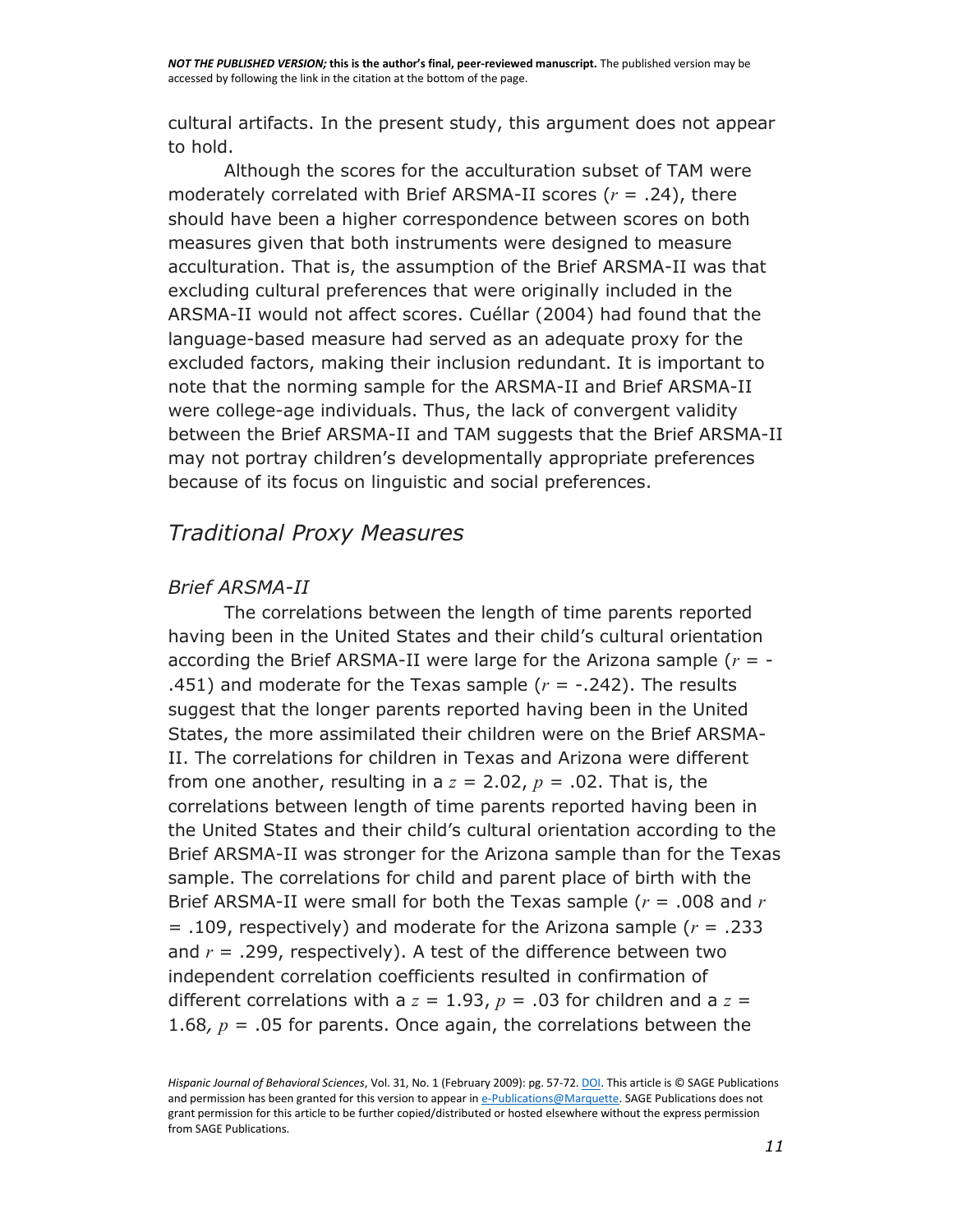proxy measures and Brief ARSMA-II scores were stronger for the Arizona sample than for the Texas sample.

#### *TAM*

The correlations between the length of time parents reported having been in the United States and their child's cultural orientation according to the TAM were small for both the Texas sample (*r* = -.185) and for the Arizona sample ( $r = -0.167$ ). The correlations were not different from one another, resulting in a  $z = 0.02$ ,  $p = .49$ . The correlations for child and parent place of birth with the TAM were small for both the Texas sample ( $r = -068$  and  $r = 0.141$ , respectively) and for the Arizona sample ( $r = .250$  and  $r = .250$ , respectively). The correlations were not different from one another, resulting in a *z* = 1.58, *p* = .06 for children; and a *z* = 0.96, *p* = .17 for parents.

In the examination of the linear relationship between various proxy measures as predictors and level of acculturation as the outcome measure, the single multiple regression analyses resulted in an overall fit of adjusted  $R^2 = .51$ . When the effects on level of acculturation was examined, only parent-reported length of time living in the United States and location were significant predictors of acculturation level with *p* < .01. Children living closer to Mexico were more likely to be traditional (an increase of 1.48 points out of a total of 5 points in comparison to children living in Arizona), as were children whose parents had spent less time in the United States (a decrease of .04 points with each additional year reported as having lived in the United States), consistent with some acculturation theories. After inspection of the standardized coefficients, the effect of location is a little less than twice as strong as the effect of length of residence after controlling for other factors; none of the other variables in the model came close to achieving statistical significance (see Table 2).

### **Discussion**

One of the reasons proxy measures of acculturation are problematic is that they ignore the multiple factors that contribute to an individual's acculturation experience. To illustrate, the proportion of children born in Mexico is the same across samples (*h* < .01). Based on the Brief ARSMA-II scores, however, children in the Texas sample

*Hispanic Journal of Behavioral Sciences*, Vol. 31, No. 1 (February 2009): pg. 57-72[. DOI.](http://dx.doi.org/10.1177/0739986308327958) This article is © SAGE Publications and permission has been granted for this version to appear i[n e-Publications@Marquette.](http://epublications.marquette.edu/) SAGE Publications does not grant permission for this article to be further copied/distributed or hosted elsewhere without the express permission from SAGE Publications.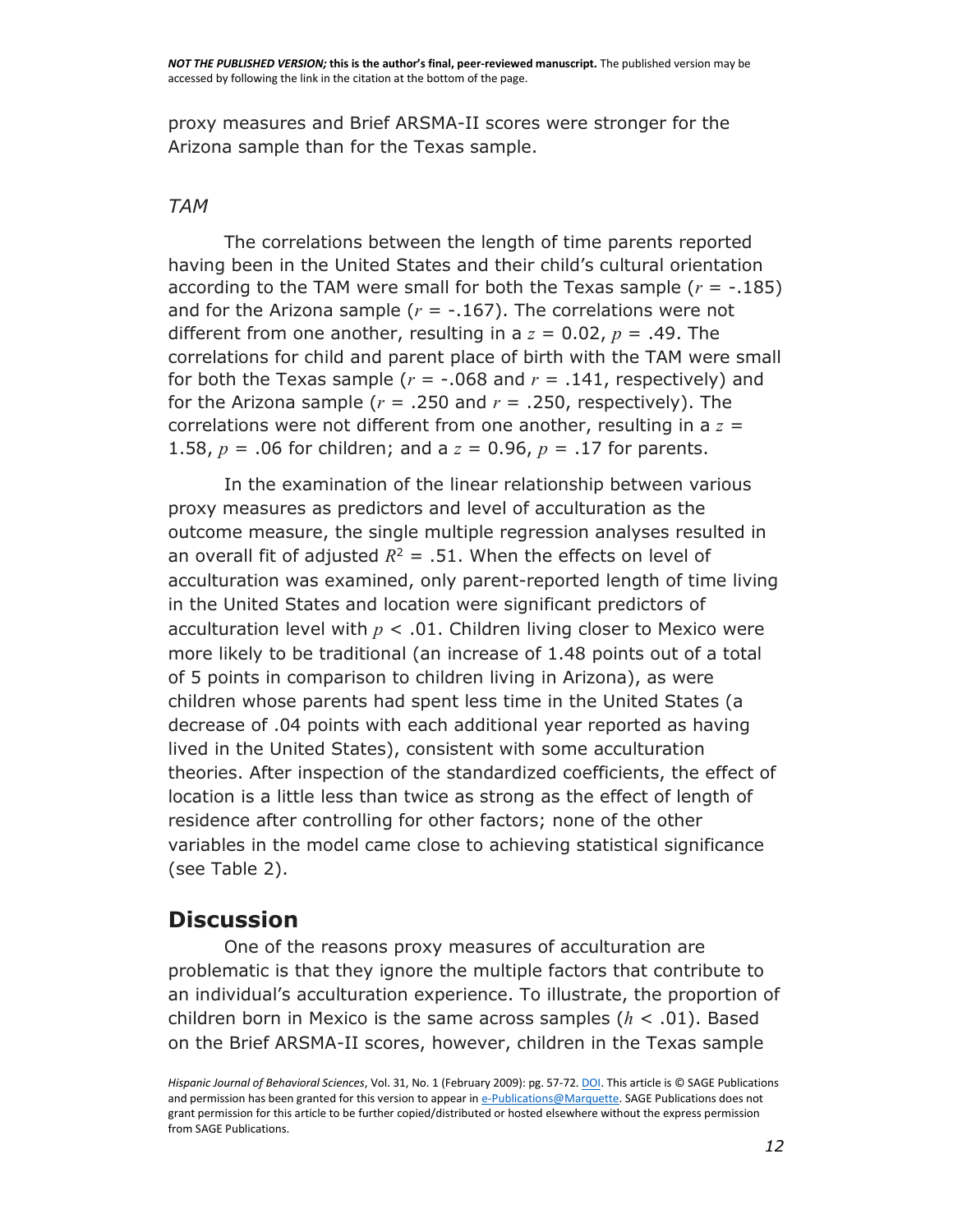are more traditional in terms of cultural affiliations than are children in the Arizona sample. Also according to the distribution of the Brief ARSMA-II scores, the difference in the proportion of traditional children between samples results in  $h = .98$ . This finding contributes evidence against birthplace as a proxy measure because other factors such as the proximity of Mexico (64 miles from the Arizona school district from which children were recruited, and 2 miles from the Texas school district from which children were recruited) and method of language acquisition (the use of Spanish in Texas and English only in Arizona) are not taken into account—yet could potentially influence acculturation. Accordingly, the Brief ARSMA-II uses language as the primary proxy for acculturation, and while it provides information regarding language preferences, it fails to provide information regarding an individual's multidimensional acculturation level. Moreover, although more ELLs in SEI met the criteria for assimilation than ELLs in bilingual education (*h* = .74) on the Brief ARSMA-II, only a small difference between Arizona and Texas ELLs was found using the exploratory TAM measure  $(d = .34)$ . Namely, children in the Texas sample enjoy culturally related foods and music only a little more than do children in the Arizona sample, but the children in the Arizona sample appear to be assimilated to a much higher degree according to the Brief ARSMA-II scores. The scores on the Brief ARSMA-II are suspect given that a measure that includes child choice (music and food) results in a different picture of child affiliation toward culture. The underlying assumption of the Brief ARSMA-II is that language provides an accurate proxy for acculturation. For the samples in the present study, however, language is not a personal choice but one that is influenced by the language acquisition policies of their respective states. Hence, it is important to make the distinction between acculturation based exclusively on a language-based measure and the impact of language policies on language preferences that influence variables related to acculturation.

The low correspondence between Brief ARSMA-II scores and TAM scores with traditional proxy measures suggests that the acculturation measures do not measure the same construct among children as that measured among adults and adolescents. This is not surprising given the developmental trajectory of ethnic identity and the age of the participants. Although research on acculturation has contributed to our understanding of variables that influence health,

*Hispanic Journal of Behavioral Sciences*, Vol. 31, No. 1 (February 2009): pg. 57-72[. DOI.](http://dx.doi.org/10.1177/0739986308327958) This article is © SAGE Publications and permission has been granted for this version to appear i[n e-Publications@Marquette.](http://epublications.marquette.edu/) SAGE Publications does not grant permission for this article to be further copied/distributed or hosted elsewhere without the express permission from SAGE Publications.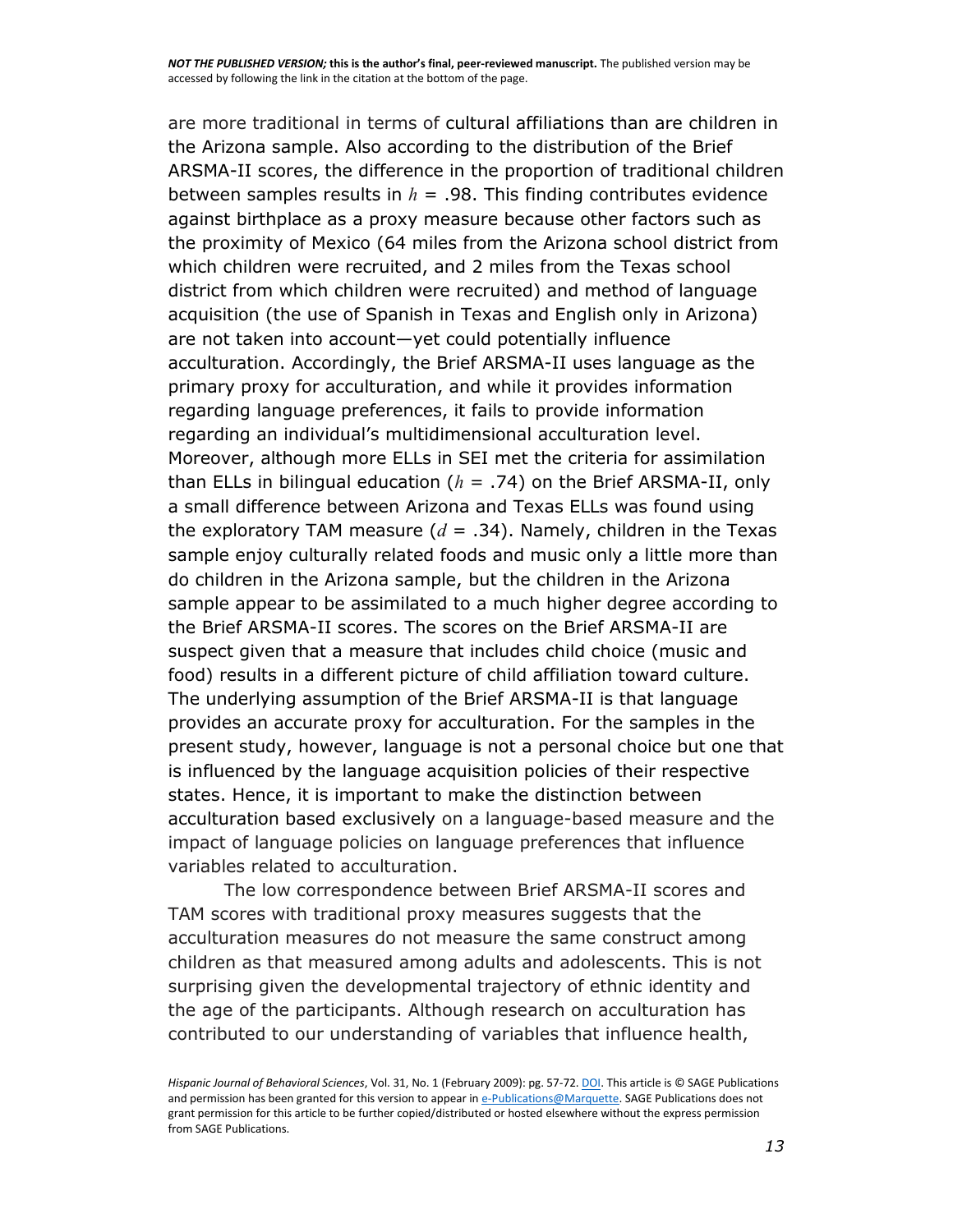academic achievement, and other life-altering situations, attempting to interpret acculturation among children will result only in limited information. The findings in the present study underscore the importance of considering individuals and their context before exploring dynamics and interpreting results that may simply not apply.

For an acculturation measure to be interpreted with confidence, it should provide evidence that it can be used with the population for whom it was intended without extraneous factors influencing the resulting scores. The different correlations (Brief ARSMA-II with each proxy measure) between groups suggest that extraneous factors influence the acculturation scores. In the present study, the level of correspondence between the proxy measures and the Brief ARSMA-II was dependent on the sample (i.e., the correlation for the Brief ARSMA-II and each proxy measure was stronger for Arizona participants than for Texas participants). Given that the samples were demographically homogenous and differed only in terms of geographic location, it appears that Brief ARSMA-II results are not generalizable within the population of interest. Interestingly, the correlations between TAM and each of the proxy measures were not different between the two samples. This suggests that instruments that consider children's perspectives may be more generalizable than those assessing cultural behaviors that children do not have the autonomy or experience to prefer. The Brief ARSMA-II addresses only a limited set of behaviors based primarily on language to assess acculturation (e.g., reading, television, film, speaking), with the exception of the two items that ask the extent to which an individual associates with Anglos. The TAM included a set of exploratory items that were designed to contribute to the understanding of acculturation at the individual child level because SEI and bilingual education children are not in a position to choose their preferred language. That is, children's language and peers are dependent on the social and cultural context of the school setting (e.g., homogenous versus heterogeneous demographics). Although the acculturation measures may not provide scores that are valid for interpreting acculturation per se, the scores do provide information about different pressures on culture and identity through children's preferences.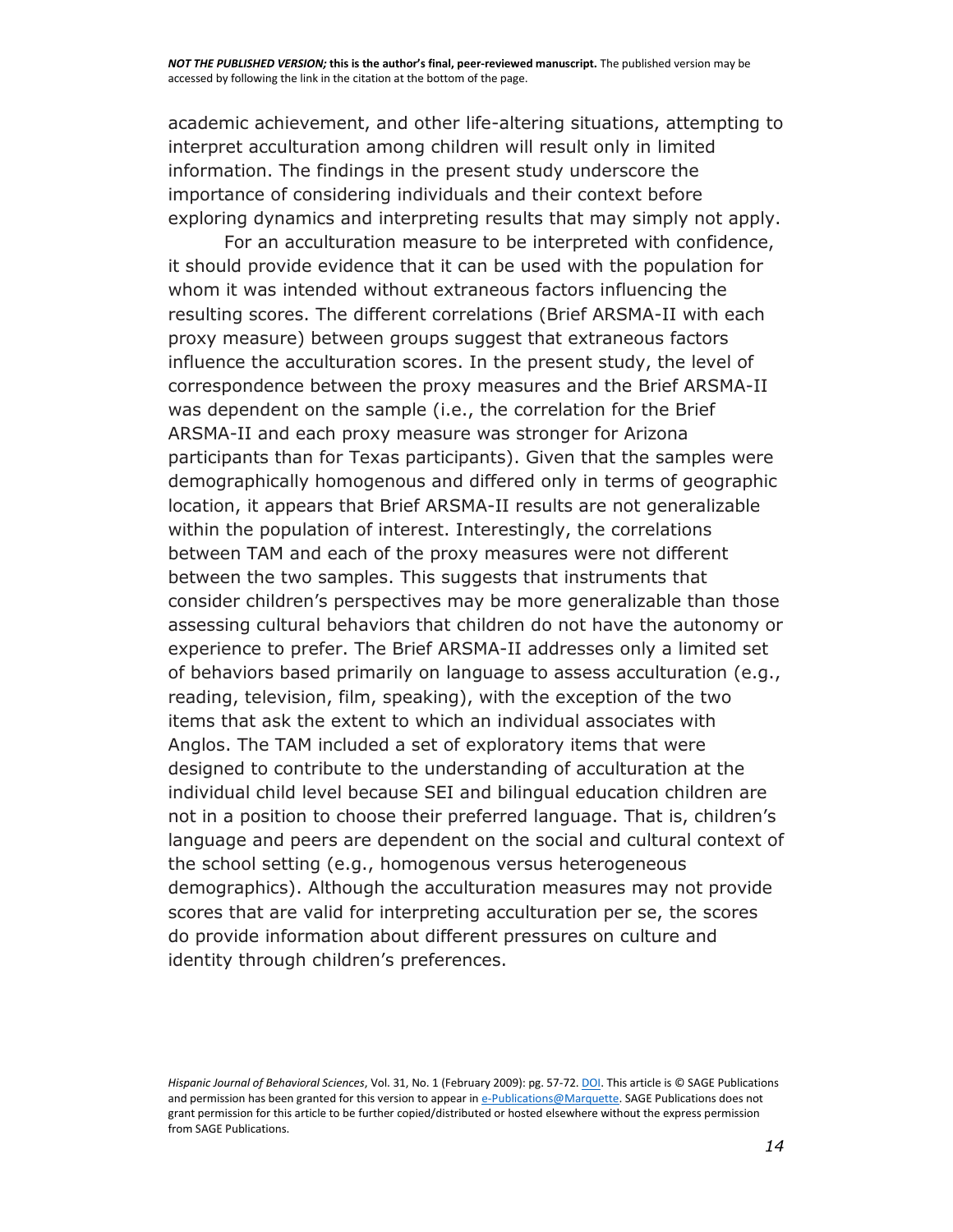# *Predictability of Acculturation From Proxy Measures*

As a final consideration, it seems that for the children who participated in the study, geographic location and the length of time parents reported living in the United States predicted scores on the Brief ARSMA-II. It must be noted that both geographic location and the length of time parents have lived in the United States influence a child's context, but it should not be interpreted as providing support for the use of proxy measures of acculturation among children. The length of time parents have lived in the United States will likely influence the cultural traditions they incorporate and/or maintain in their daily lives; children in Arizona are likely to speak English because of English only influences in the schools. Thus, although the proximity of Mexico and length of time parents have lived in the United States predict Brief ARSMA-II scores, they are more reflective of the child's environment than the child's internalized psychological cultural preferences. As such, they do not reflect acculturation but influences that may predict acculturation in late adolescence.

# *Future Directions*

The focus of this article was that acculturation is not a construct that can be measured in children because of the developmental considerations that must play a part in the interpretation of scores. Rather than focus on measures of acculturation for children, it may prove useful to focus on variables that may potentially predict acculturation and assimilation in late adolescence. To understand better the influences that may alter the context for minorities, it would be beneficial to explore the trajectory of identity development longitudinally. Thus, acculturation measures may not provide researchers with accurate acculturation levels for children, but they may provide insight regarding the context of the child's influences that may influence acculturation in late adolescence.

### **Notes**

 **Francesca A. López**, PhD, is an assistant professor in the Department of Educational Policy and Leadership Studies at Marquette University. She completed her PhD in educational psychology at the University of Arizona. Her research focuses on evaluation of educational reform efforts, assessment of learning outcomes, English language learners, and social contexts of motivation. She enjoys spending time with her family.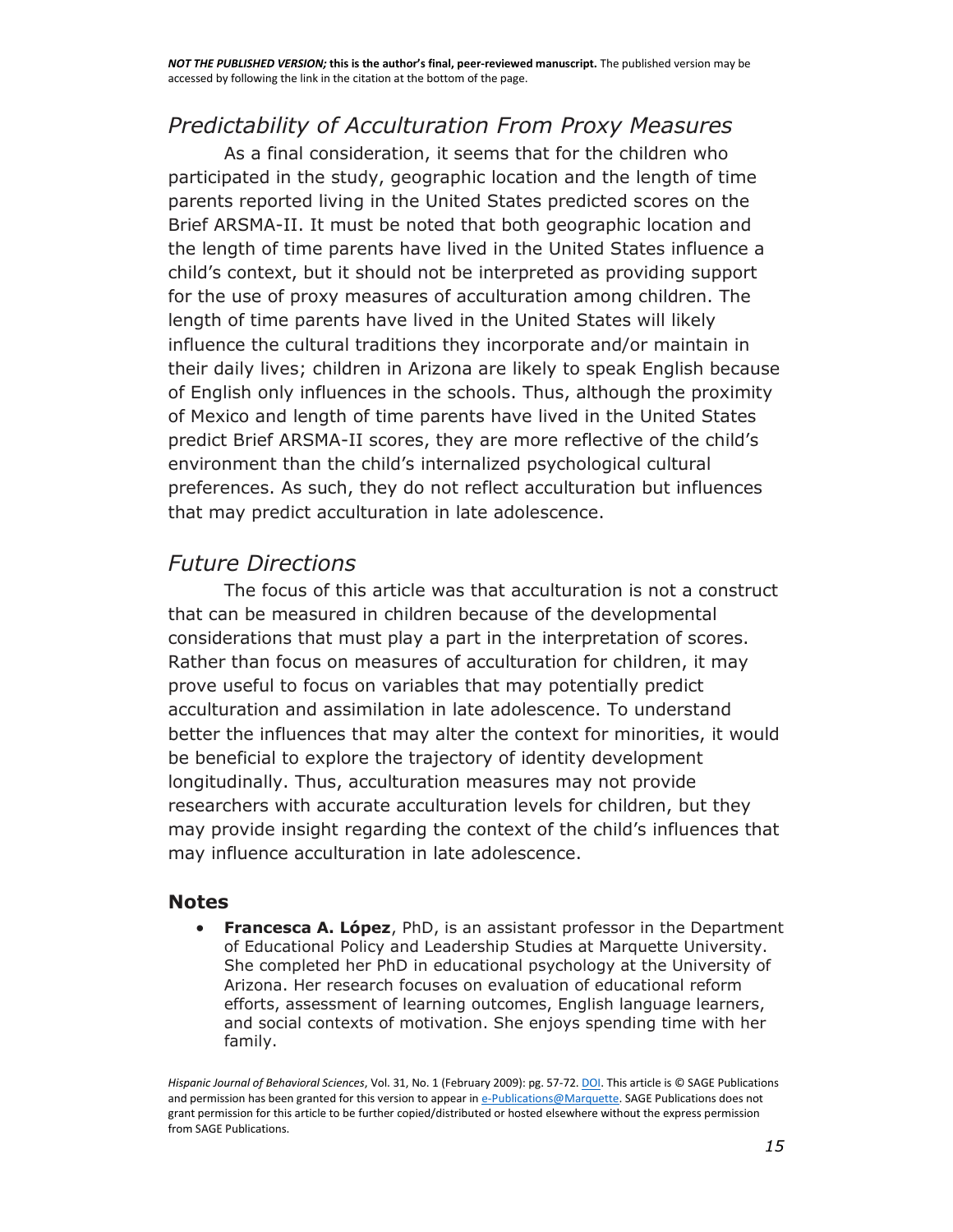*NOT THE PUBLISHED VERSION;* **this is the author's final, peer-reviewed manuscript.** The published version may be accessed by following the link in the citation at the bottom of the page.

#### **References**

- Aboud, F. E., & Doyle, A. B. (1993). The early development of ethnic identity and attitudes. In M. E. Bernal & G. P. Knight (Eds.), *Ethnic identity: Formation and transmission among Hispanics and other minorities* (pp. 47-59). Albany, NY: State University of New York Press.
- Bauman, S. (2005). The reliability and validity of the Brief Acculturation Rating Scale for Mexican Americans-II for children and adolescents. *Hispanic Journal of Behavioral Sciences, 27,* 426-441.
- Berry, J. (1980). Acculturation as varieties of adaptation. In A. M. Padilla (Ed.), *Acculturation: Theory, models and some new findings* (pp. 9- 25). Boulder, CO: Westview.
- Born, D. O. (1970). Psychological adaptation and development under acculturative stress: Toward a general model. *Social Science and Medicine, 3,* 529-547.
- Cabassa, L. (2003). Measuring acculturation: Where we are and where we need to go. *Hispanic Journal of Behavioral Sciences, 5,* 127-146.
- Campos, B., Dunkel-Schetter, C., Walsh, J. A., & Schenker, M. (2007). Sharpening the focus on acculturative change: ARSMA-II, stress, pregnancy anxiety, and infant birth weight in recently immigrated Latinas. *Hispanic Journal of Behavioral Sciences, 29,* 209-224.
- Cuéllar, I. (2004). *Brief ARMSA-II*. Unpublished manuscript.
- Cuéllar, I., Arnold, B., & Maldonado, R. (1995). Acculturation Rating Scale for Mexican Americans-II: A revision of the original ARSMA Scale. *Hispanic Journal of Behavioral Sciences, 17,* 275-304.
- Cuéllar, I., Harris, L. C., & Jasso, R. (1980). An acculturation scale for Mexican Americans normal and clinical populations. *Hispanic Journal of Behavioral Sciences, 17,* 275-304.
- Cuéllar, I., Nyberg, B., Maldonado, R. E., & Roberts, R. E. (1997). Ethic identity and acculturation in a young adult Mexican origin population. *Journal of Community Psychology, 25,* 535-549.
- Erikson, E. (1968). *Identity: Youth and crisis*. New York: Norton.
- Fisher, R. J. (1993). Social desirability bias and the validity of indirect questioning. *Journal of Consumer Research, 20,* 303-315.
- Gamst, G., Dana, R. H., Der-Karabetian, A., Aragón, M., Arellano, L. M., & Kramer, T. (2002). Effects of Latino acculturation and ethnic identity on mental health outcomes. *Hispanic Journal of Behavioral Sciences, 24,* 479-504.
- Hurtado-Ortiz, M. T., & Gauvain, M. (2007). Postsecondary education among Mexican American youth: Contributions of parents, siblings, acculturation, and generational status. *Hispanic Journal of Behavioral Sciences, 29,* 181-191.

*Hispanic Journal of Behavioral Sciences*, Vol. 31, No. 1 (February 2009): pg. 57-72[. DOI.](http://dx.doi.org/10.1177/0739986308327958) This article is © SAGE Publications and permission has been granted for this version to appear i[n e-Publications@Marquette.](http://epublications.marquette.edu/) SAGE Publications does not grant permission for this article to be further copied/distributed or hosted elsewhere without the express permission from SAGE Publications.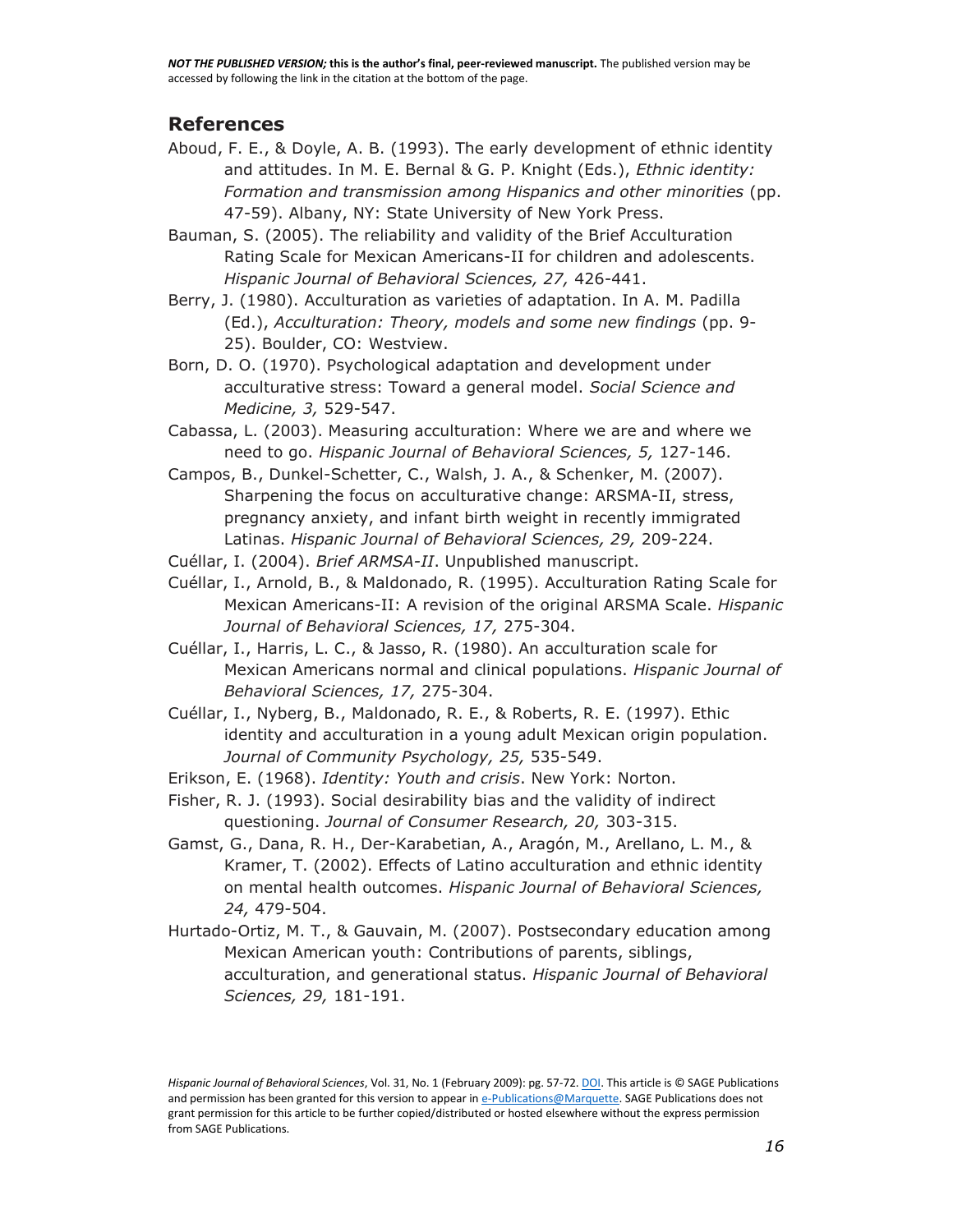*NOT THE PUBLISHED VERSION;* **this is the author's final, peer-reviewed manuscript.** The published version may be accessed by following the link in the citation at the bottom of the page.

- Kalton, G., & Schuman, H. (1982). The effect of the question on survey responses: A Review. *Journal of the Royal Statistical Society, 145,* 42- 73.
- Marcia, J. (1980). Identity in adolescence. In J. Adelson (Ed.), *Handbook of adolescent psychology* (pp. 159-187). New York: Wiley.
- Martinez, R., Norman, R. D., & Delaney, H. D. (1984). A children's Hispanic background scale. *Hispanic Journal of Behavioral Sciences, 6*, 103-112.
- Matsudaira, T. (2006). Measures of psychological acculturation: A review. *Transcultural Psychiatry, 43,* 462-487.
- Padilla, A. M. (1980). The role of cultural awareness and ethnic loyalty in acculturation. In A. M. Padilla (Ed.), *Acculturation: Theory, models and some new findings* (pp. 47-84). Boulder, CO: Westview.
- Padilla, A. M., & Perez, W. (2003). Acculturation, social identity, and social cognition: A new perspective. *Hispanic Journal of Behavioral sciences, 25,* 35-55.
- Park, C. W., & Lessig, V. P. (1977). Students and housewives: Differences in susceptibility to reference group influence. *Journal of Consumer Research, 4,* 102-110.
- Phinney, J. (1989). Stages of ethnic identity development in minority group adolescents. *Journal of Early Adolescence, 9,* 34-49.
- Phinney, J. (1992). The multigroup ethnic identity measure: A new scale for use with adolescents and young adults from diverse groups. *Journal of Adolescent Research, 7,* 156-176.
- Redfield, R., Linton, R., & Herskovits, M. J. (1936). Memorandum on the study of acculturation. *American Anthropologist, 38*, 149-152.
- Ryder, A. G., Alden, L. E., & Paulhus, D. L. (2000). Is acculturation unidimensional or bidimensional? A head to head comparison in the prediction of personality, self-identity, and adjustment. *Journal of Personality and Social Psychology, 79,* 49-65.
- Spencer, M. B., & Markstrom-Adams, C. (1990). Identity processes among racial and ethnic minority children in America. *Child Development, 61,*  290-310.
- Teske, R. H. C., & Nelson, B. H. (1974). Acculturation and assimilation: A clarification. *American Ethnologist, 17,* 218-235.
- Tropp, L. R., Erkut, S., Coll, C. G., Alarcon, O., & Vazquez Garcia, H. A. (1999). Psychological acculturation: Development of a new measure for Puerto Ricans on the U.S. mainland. *Educational and Psychological Measurement, 59,* 351-368.
- Unger, J. B., Gallaher, P., Shakib, S., Ritt-Olson, A., Palmer, P. H., & Anderson Johson, C. (2002). The AHIMSA acculturation scale: A new measure of acculturation for adolescents in a multicultural society. *Journal of Early Adolescence, 22,* 225-251.

*Hispanic Journal of Behavioral Sciences*, Vol. 31, No. 1 (February 2009): pg. 57-72[. DOI.](http://dx.doi.org/10.1177/0739986308327958) This article is © SAGE Publications and permission has been granted for this version to appear i[n e-Publications@Marquette.](http://epublications.marquette.edu/) SAGE Publications does not grant permission for this article to be further copied/distributed or hosted elsewhere without the express permission from SAGE Publications.